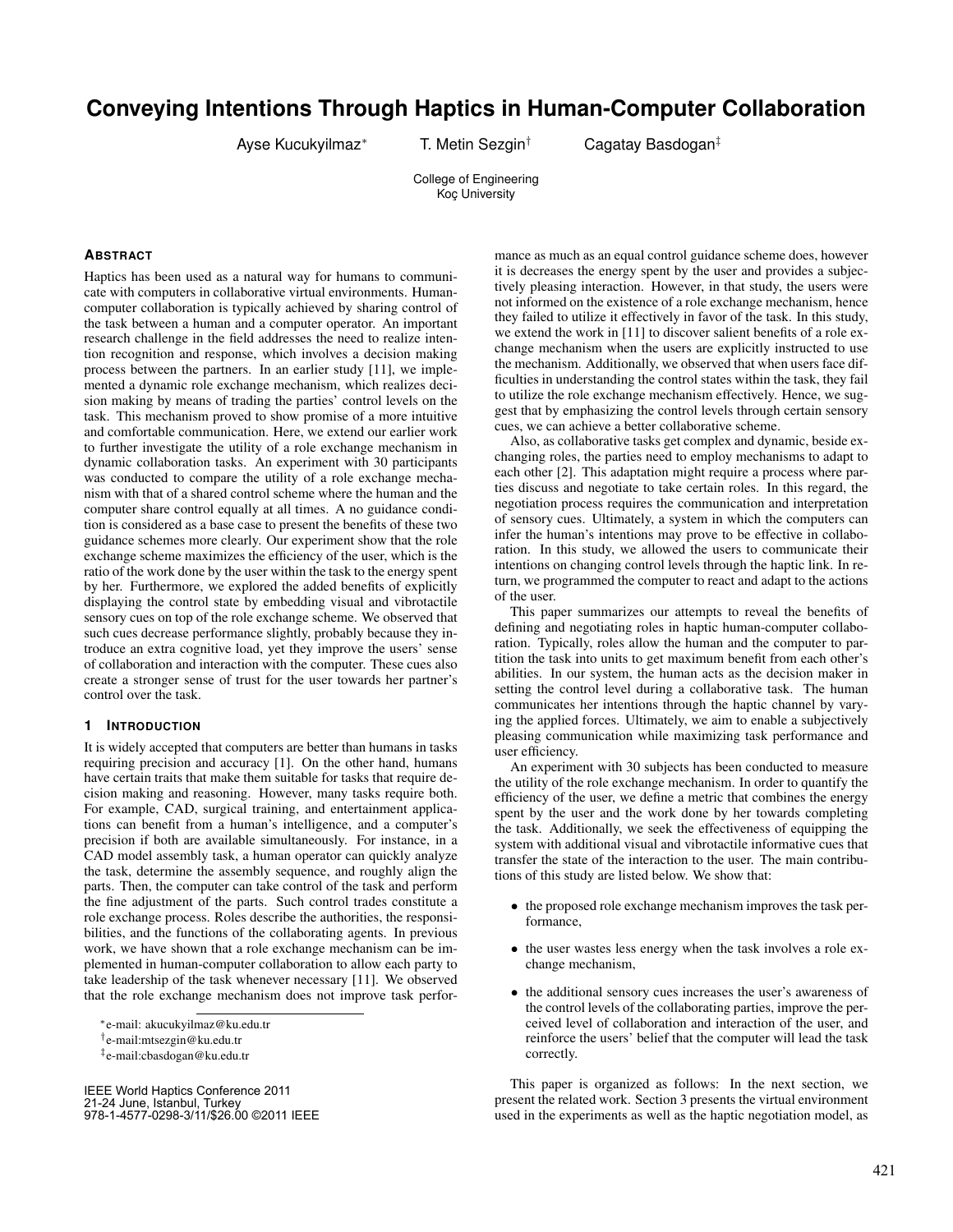introduced in [11], for dynamic and natural negotiation of roles, Section 4 lists the conditions used in the experiment and summarizes the experimental design along with the measures used in analysis. The results are discussed in Section 5, and finally Section 6 presents conclusions and future directions.

# **2 RELATED WORK**

In collaborative tasks involving haptics, force and vibrotactile cues have been used by partners to communicate with each other. Basdogan et al. [1] showed that haptics contributes significantly to the sensory communication in collaborative task. Haptics is often used for guidance in training applications to assist sensorimotor tasks, such as steering, calligraphy, and surgical training [4, 9, 4, 8, 12] and in real-time collaborative virtual environments [10]. Recently, it has been illustrated that progressive and predictive mechanisms, which alter the amount of guidance during the task, improve the learning rate of the users [6, 5]. Alternatively, Lee and Choi [7] suggested that haptic disturbance can also be used to teach the dynamics of the task in the long run. In this study, we aim to provide haptic guidance to improve task performance. However, unlike the cited studies, we aim to develop a mechanism in which the human can display her intentions to the computer dynamically. Additionally, we aim to improve certain subjective qualities of interaction, such as comfort, the sense of collaboration, the level of interaction, the user's perception of the underlying guidance mechanism, and her belief towards computer guidance.

In [11], we suggested that haptic negotiation through a role exchange mechanism can further contribute to the collaborative experience. The definition of roles in haptic collaboration is an emerging topic. Reed and Peshkin [13] suggested specialization behaviors such as accelerator and decelerator roles in a target acquisition task. These roles were extracted regarding the interaction of two human operators. However, when the force profile acquired during human-human collaboration is replicated in the interaction of a human user and a computer, they failed to observe a similar specialization strategy. Stefanov et al. [14] defined conductor and executor roles for the partners and introduced a model to classify the roles based on the velocities and the interaction forces applied through the haptic devices controlled by two human users. Their interaction model assumed that the parties communicate their intentions solely through the haptic channel by applying larger forces. Although this model is valuable for examining the phases of haptic interaction that lead to different role distributions, no experimental study has been conducted to test the model.

The research in human-computer collaboration is more limited. Evrard et al. [3] defined leader and follower roles and realized role exchanges via two distinct functions that allow shifting the control levels using dominance parameters. Even though this system enables a smooth transition between the roles in human-computer collaboration, it lacks a user-centric and dynamic negotiation mechanism. Oguz et al. [11] also utilized leader and follower roles for human-computer collaboration, and equipped the users with a mechanism to negotiate roles dynamically. This framework allowed dynamic and user specific communication with the computer and realized role exchanges systematically using a three-state finite state machine. As proposed in [14], the users were assumed to display their intentions of trading control by dropping or raising the magnitude of the forces they apply through the haptic device.

# **3 VIRTUAL TASK**

In this section, we describe the haptic board game application used in the experiments. Also, we explain the haptic negotiation model, as introduced in [11]; and give details on how additional sensory cues are used to communicate the interaction state during the game.



Figure 1: A screenshot of the haptic board game application.

# **3.1 Haptic Board Game Application**

A dynamic and interactive haptic board game is used as the virtual environment in the experiments. This application is designed especially to create a dynamic and interactive environment that mimics a physical task, in which the human benefits from the collaboration of a computer. The aim of the game is to hit the cylinders in a specific order in minimum time with fewest faults. In this game, the users are asked to control the position of a ball using a PHANToM Premium haptic device to reach the targets on the board and wait on them to the count of 10. After this period, a new target is automatically selected. In Figure 1, the previously hit, unhit, and the target cylinders are shown. During the game, the users are instructed to avoid pits that are located at either side of the targets. In case the ball falls into a pit, a fault occurs, all targets that are previously hit are canceled and the user is made to restart the game. The pits are designed to serve as "difficult" regions, where the user is anticipated to demand computer guidance. The task is designed to be relatively "easy" to control outside these regions. Hence, we tried to create an environment in which the human and the computer can perform better than one another at different times. In this regard, this feature makes the game more challenging and makes human-computer collaboration necessary to achieve better task performance. Additionally, as a result of the movement of the ball, the board is tilted in x and z axes and the users are fed back with forces that are due to the rotation of the board. Tilting of the board complicates the game for the users so that they are further motivated to demand computer guidance more often.

## **3.2 Haptic Negotiation and Role Exchange**

In order to realize role negotiation, the model sketched in Figure 2 is used. In this model, the human and the computer interact with the system using two interface points, namely the Haptic Interface Point (HIP) and the Controller's Interface Point (CIP). These points control the position of a Negotiated Interface Point (NIP), which directly moves the ball.

The  $K_p$  and  $K_d$  values shown in the figure denote the stiffness and damping coefficients of the system. By setting  $K_{p,CN}$  and  $K_{p,HN}$ , it is straightforward to set different control levels for the human and the computer. If  $K_{p,CN}$  and  $K_{p,HN}$  have equal value, the computer and the user will have equal control on movements of the ball. On the other hand, the computer will be the leader if  $K_{p,CN}$  has a larger value, and vice versa, the human will be the leader if  $K_{p,HN}$  is larger. Hence, this model clearly lets the parties share the control of the ball. Meanwhile it facilitates the process of assigning different control levels (i.e. roles) to the parties.

A smooth transition between different roles is also needed to realize a comfortable negotiation. This dynamic role exchange is realized with the finite state machine shown in Figure 3. The system enters a blending state, which gradually transfers the control level from the user to the computer, or vice versa, during the role ex-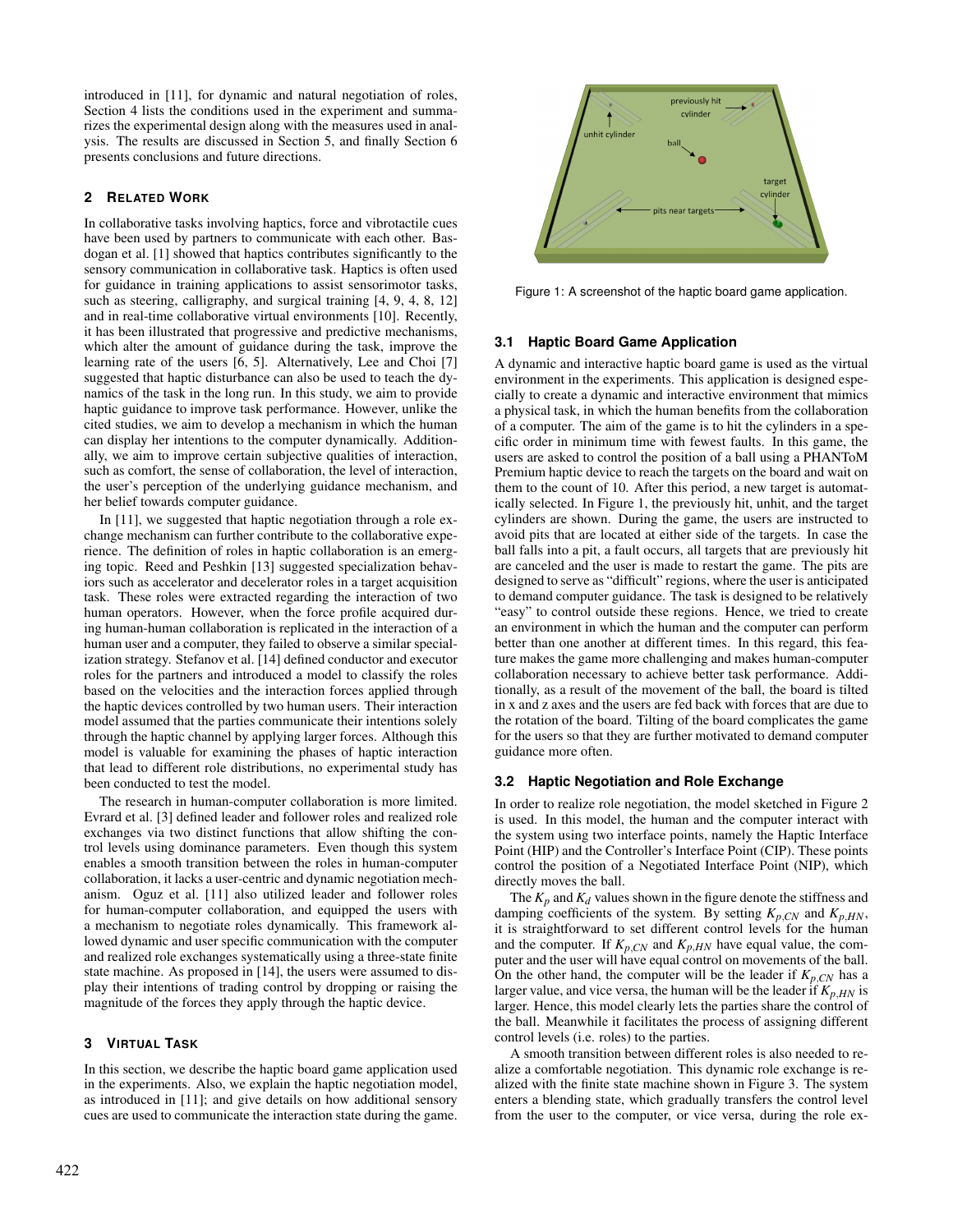

Figure 2: The haptic negotiation model. The roles are changed by setting the stiffness constants,  $K_{p,HN}$  and  $K_{p,CN}$ . These constants are respectively used to set the control levels of the human and the computer.



Figure 3: The state diagram defining the role exchange policy. *Fuser* denotes the instantaneous force applied by the user. τ*<sup>L</sup>* and τ*<sup>U</sup>* refer to the personalized lower and upper threshold values for initiating state transitions.

change. We assumed that all intention on realizing role exchanges is displayed by the user through force information. Specifically, we assume that the computer infers the user's intention of getting computer guidance in case the user decreases the forces she applies through the device. Alternatively, we assume that the user wants to stay in control as long as she applies large forces. Initial upper and lower threshold values are set at the beginning of the game. During the course of the game, regarding the user's average forces and the standard deviation of these forces, new upper and lower threshold values are calculated and adaptively updated. The update process is made transparently, and since the range for the thresholds are narrow due to the output capacity of the haptic device, no user reported any inconsistency or difficulty in adapting to the newly calculated thresholds.

# **3.3 Additional Sensory Cues**

Haptic negotiation and role exchange allows different means to communicate the system state to the users. We investigate the benefits of utilizing visual and vibrotactile cues to display the interaction state to the users. In this section, we describe how additional sensory cues are displayed within the application.

## 3.3.1 Visual Effects

Two icons, as illustrated in Figure 4(a), are located above the board and grow/shrink to visually illustrate the role exchange process and

the control levels of the user and the computer. For instance, if the icon for the user has greater size, the user can understand that she has more control on the movement of the ball.



Figure 4: Two different configurations for the role indication icons. In (a) the system is in human control state, whereas in (b) the system is in computer control state.

### 3.3.2 Vibrotactile Effects

In role exchange moments, a high frequency (100 Hz) vibration is given through the haptic device as a form of *buzzing* in order to signal that the control is switched from the user to the computer. Also as an allegory to a human's *hand tremor* that we feel when we work hand to hand with someone, a signal with low frequency at a variable level (8-12 Hz) is given when the computer has the control of the ball.

#### **4 EXPERIMENT**

In this section, the experimental conditions, the experiment design, and the measures used in analysis are described.

#### **4.1 Conditions**

We compared the utility of the role exchange mechanism under the following conditions:

- No Guidance (NG) The user plays the game without any computer assistance to control the ball position on the board.
- Equal Control (EC) The user and the computer shares control equally at all times to move the ball.
- Role Exchange (RE) At any point during the game, the user can hand over/take the control of the ball to/from the computer, by changing the forces she applies through the device.
- Visuohaptic Cues (VHC) As in RE condition, the computer infers the user's intentions on taking or giving up control of the game and dynamically changes the degree of control it provides. In addition, role indication icons, buzzing, and tremor will be displayed to the user when appropriate.

#### **4.2 Procedure and Participants**

30 subjects (9 female and 21 male), aged between 21 and 28, participated in our study. Each subject was tested under all four conditions in a day using a within subjects design. Since this study seeks a comparison of the guidance conditions, all subjects were initially presented with NG as a baseline practice condition. Then, they were presented with the guidance conditions (EC, RE, and VHC) in permuted order so that the ordering effects were eliminated. The subjects were instructed in detail about the conditions and the underlying mechanisms. Before starting the experiment, we made sure that the subjects fully understood the role exchange concept and were comfortable in exchanging roles under RE and VHC conditions. In order to avoid any perceptual biases, the guidance conditions were labeled as "Game A", "Game B", and "Game C" in the order the subjects were instructed, whereas NG was labeled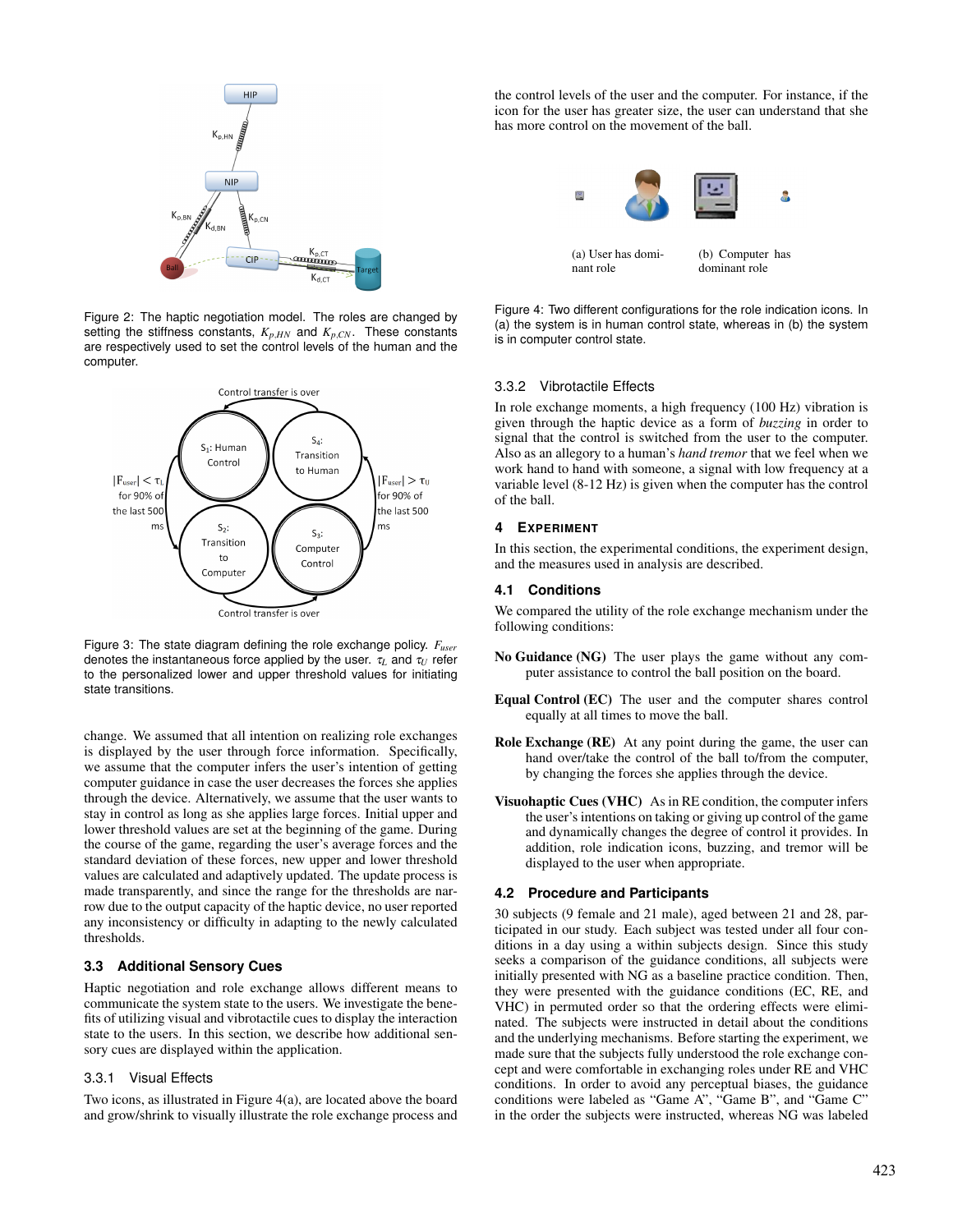as the "Practice Game". An experiment consisted of an evaluation and a post-evaluation session. In the evaluation session, the subjects played the game under all conditions for 5 times in each (i.e. 5 trials/condition). Then in the post-evaluation session they played once in each guidance condition and reported the differences in their experience.

## **4.3 Measures**

#### 4.3.1 Quantitative Measures

For quantitative analysis, we used data acquired in the evaluation session (5 trials/condition). We quantify task performance in terms of task completion time. Additionally we examined the efficiency of the user as her work done on the ball per unit of energy she/he spends. In the analysis, the average work done by the user and the average energy spent by her during the task are considered. In order to calculate the average values, the total work and energy are normalized with task completion time.

- 1. Task performance: The completion time is assumed to represent the performance of the users.
- 2. Efficiency of the user: The efficiency of the user is a measure of her contribution to the movement of the ball and her effort in doing so. Ideally, we would like the user to highly contribute to the movement of the ball without spending much effort. It should be noted that even though the user may spend much energy during the task, her work done on the ball is mostly affected by her harmony with the computer. In case the user and the computer act against each other, both will spend too much energy but fail to move the ball. Alternatively, if the user often surrenders all control to the computer, even though she spends little energy, she is inefficient since she does almost no work on the ball.

Hence, we introduce an efficiency measure by combining the energy spent by the user and her work done on the ball. The energy spent by the user to complete the task is calculated as the energy spent in moving the haptic interface point by the forces generated through the spring between NIP and HIP:

$$
energy = \int_{P_H} |(k_{p,HN}x) \cdot dx_{HIP}|,
$$

where  $P_H$  is the path traversed by HIP during the trial,  $k_{p,HN}$  is the stiffness constant of the spring between HIP and NIP, *x* is the extension of the spring and *xHIP* equals to HIP's position.

This work done on the ball by the user can be similarly computed regarding the displacement of the ball and the force acting on the ball due to the user's actions:

$$
work = \int_{P_B} |(k_{p,HN}x) \cdot dx_{ball}|,
$$

where  $P_B$  is the path traversed by the ball during the trial,  $k_{p,HN}$  is the stiffness constant of the spring between HIP and NIP, *x* is the extension of the spring and  $x_{ball}$  equals to the ball's position.

Then our efficiency measure is calculated as:

$$
Efficiency = \frac{work}{energy} \times 100,
$$

where *work* and *energy* stand for the work done on the ball and the energy spent by the user or the computer during the task. Upon closer inspection, we see that the efficiency is maximized when the user does a large amount of work on the ball with small effort. It should also be noted that the efficiency measure we use is independent of the stiffness and damping coefficients, hence provides means to do a relative comparison between conditions.

# 4.3.2 Subjective Measures

At the end of each experiment, the subjects were given a questionnaire, designed with the technique that Basdogan et al. used previously for investigating haptic collaboration in shared visual environments [1]. The questionnaire asked users to compare their experiences only in the guidance conditions (EC, RE, VHC). Some of the questions were rephrased, and asked again within the questionnaire in random order using a 7-point Likert scale. For evaluation, the averages of the questions, which are rephrased, are considered. Some of the variables investigated in the questionnaire are:

- *Collaboration:* 2 questions investigated whether the subjects had a sense of collaborating with the computer or not.
- *Interaction:* 5 questions explored the level of interaction that the subjects experienced during the task.
- *Comfort and pleasure:* 4 questions investigated how comfortable and pleasurable the task was.
- *Trust:* 2 questions investigated whether the users believed that their computer partner will aid them in controlling the ball or not.
- *Role exchange visibility:* A single question explored whether or not the users observed the functionality of the role exchange process during the task.

# **5 RESULTS AND DISCUSSION**

This section summarizes the quantitative and the subjective evaluation results.

## **5.1 Quantitative Measurements**

We measured task completion time and the efficiency of the user during the task as explained in Section 4.3.1. The results are presented in the rest of this section. The means and the standard deviations of the quantitative metrics for each guidance condition can be seen in Table 1. Any statistical difference between conditions is investigated using t-test.

|                                                                                                 | NG                              |  | EC. |  | <b>RE</b> |  | <b>VHC</b> |  |
|-------------------------------------------------------------------------------------------------|---------------------------------|--|-----|--|-----------|--|------------|--|
|                                                                                                 | Mean SD Mean SD Mean SD Mean SD |  |     |  |           |  |            |  |
| Time (sec) 159.9 132.8 64.42 22.05 60.86 27.19 61.29 22.98                                      |                                 |  |     |  |           |  |            |  |
| Work Done on the Ball (10 <sup>-6</sup> Nm) 20.17 11.39 12.17 9.068 15.88 14.66 17.47 15.45     |                                 |  |     |  |           |  |            |  |
| Energy Spent by the User $(10^{-6} \text{ Nm})$ 41.04 26.33 25.72 22.57 29.87 28.49 33.99 31.76 |                                 |  |     |  |           |  |            |  |
| Efficiency of the User (%) 52.2 11.55 52.03 11.18 61.98 24.12 58.56 25.66                       |                                 |  |     |  |           |  |            |  |

Table 1: Means and standard error of the means of the guidance conditions for the objective measurements

# 5.1.1 Task Performance

The average completion times (in seconds) under each condition is plotted in Figure 5. The inset in the upper right corner of the figure shows a close-up of the means of the guidance conditions (EC, RE, VHC). As seen in the figure, all guidance conditions improve completion time when compared to NG. T-test indicates a statistically significant difference between NG and all three guidance conditions in terms of completion time  $(p-value < 0.01)$ . Also, the average completion time under EC condition is observed to be higher than those in RE and VHC conditions. As a result, we conclude that the role exchange schemes (RE and VHC) improve completion time more than an equal control guidance scheme (EC) does. We also observe that although adding certain sensory cues seem to increase the completion time (VHC), this increase is not statistically significant (*p*-value  $<$  0.05).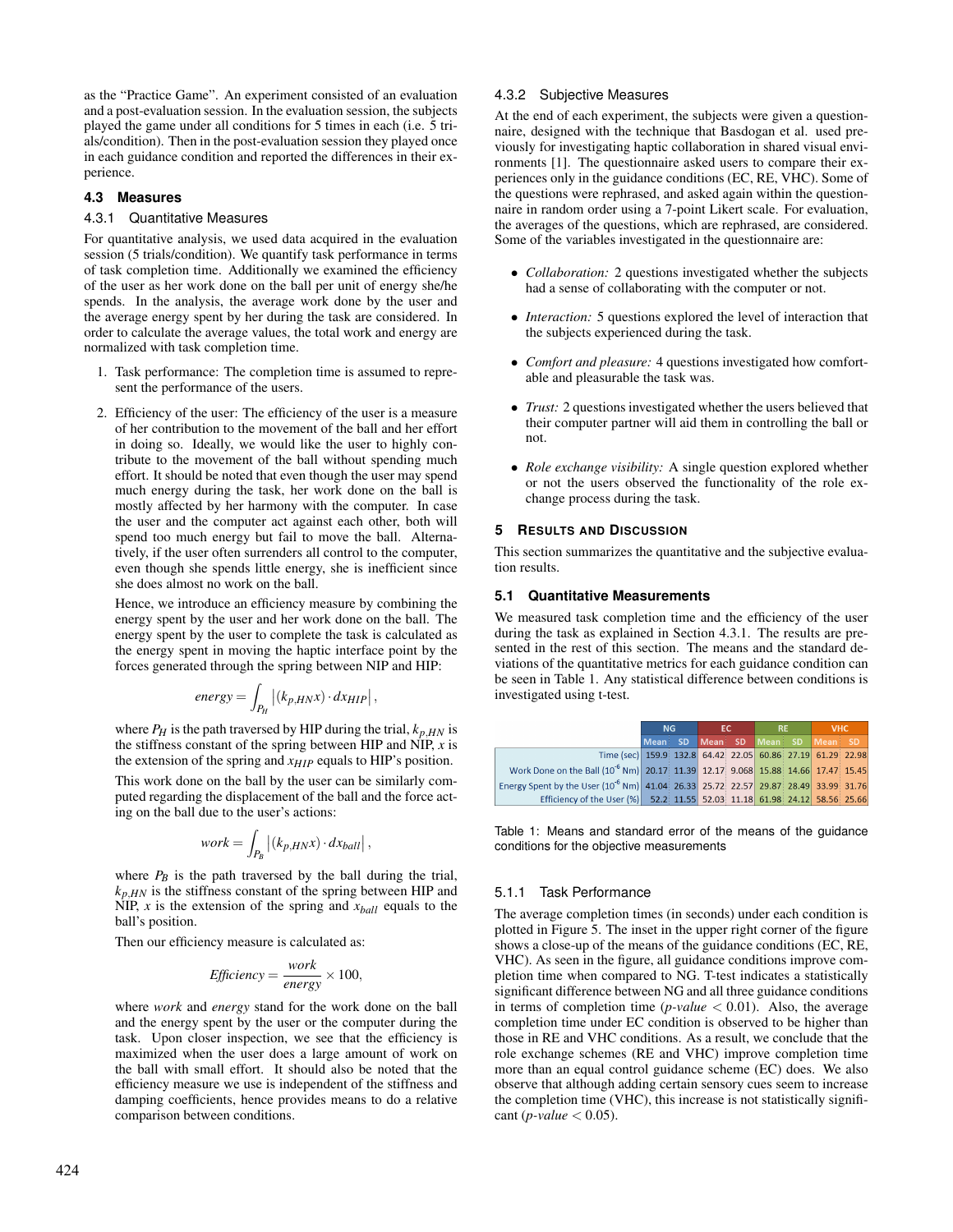

Figure 5: Comparison of the task completion time under the different conditions. Since NG displays high variance, the inset figure provides a closeup of the comparison of the guidance conditions only.



Figure 6: Comparison of the efficiency of user under the different conditions

#### 5.1.2 Efficiency of the User

Figure 6 shows a comparison of the means of the efficiencies of the users under each guidance condition. The efficiencies of the users under NG and EC are significantly lower than those of the role exchange conditions (RE and VHC) (*p-value* < 0.01). The highest efficiency is observed under RE. T-test indicates that the differences between NG and EC and between RE and VHC are not statistically significant ( $p$ -value  $< 0.05$ ). As a result, we conclude that the the users work more efficiently under a role exchange scheme then they do under an equal control scheme.

Figures 7 and 8 respectively illustrate the average energy spent by the users and the average work done on the ball under each condition. The users have to control the ball without any assistance in NG, hence they spend the largest energy under this condition. Also, the work done on the ball by the users is maximized in NG. T-test revealed that the average energy consumption of the users and their work done on the ball under NG is significantly larger than those in three guidance conditions (*p-value* < 0.05).

The guidance conditions, in ascending order of the amount of energy that the users spend, can be listed as EC, RE, and VHC. However, no statistically significant difference is observed between these conditions ( $p$ -value  $< 0.01$ ). The work done on the ball under EC is smaller than that under RE and VHC (*p-value* < 0.05). Hence, we conclude that the users tend to surrender to computer control in EC, and even though they spend a small energy, they fail in controlling the ball. On the other hand, in NG, since controlling the ball without guidance is hard, even though the users can



Figure 7: Comparison of the average energy spent by the user under different conditions



Figure 8: Comparison of the average work done on the ball by user under different conditions

move the ball, they spend a large amount of energy in doing so. As a result, we observe that the users work most efficiently when role exchange is present. However, adding different sensory cues decrease the efficiency slightly, probably due to the extra cognitive load they introduce to the task.

#### **5.2 Subjective Measures**

The subjective evaluation was done only for the guidance conditions, hence this section illustrates a comparison only between RE, EC, and VHC conditions. Table 2 lists the means and standard deviations of subjects' questionnaire responses regarding the evaluated variables. It also demonstrates the pair-wise comparisons of the guidance conditions for the subjective measures, as summarized in Section 4.3.2, obtained by Wilcoxon Signed-Rank Test using *p* $value < 0.05$ . For each pair of guidance conditions, the one with the higher mean is marked in the table. Also the condition pair is check-marked in case the conditions bear significant differences in terms of the variable in the corresponding row.

The subjective evaluation results can be summarized as follows:

- *Collaboration:* The sense of collaboration during the task is significantly higher when additional sensory cues are displayed to the user to indicate the control state.
- *Interaction:* The interaction level of the task is significantly higher when additional sensory cues are displayed.
- *Comfort and pleasure:* When compared to an equal control condition, the users find the interface significantly more com-